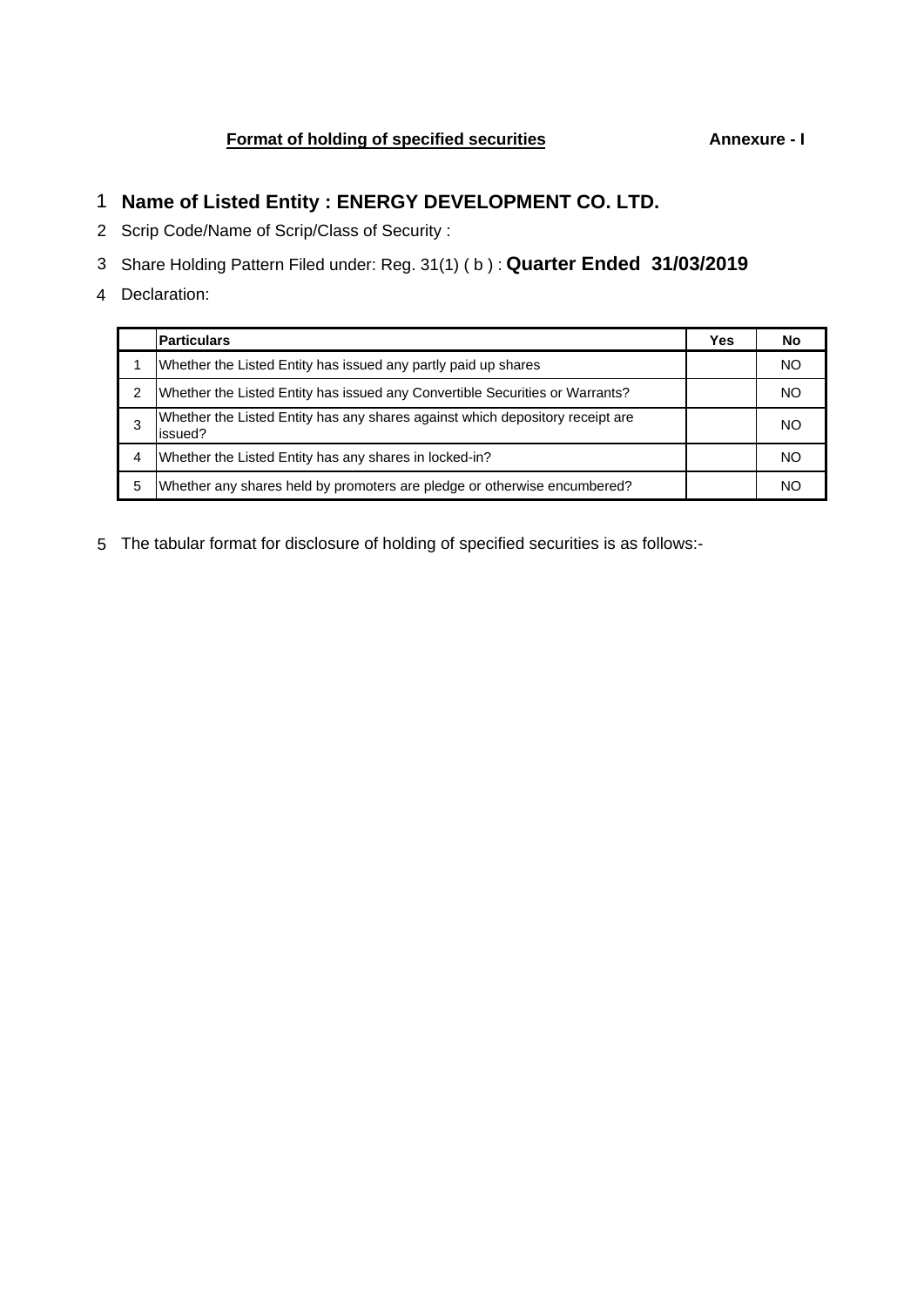## Table I - Summary Statement holding of specified securities

| (1)  | Categor Category of shareholder<br>(II)  | Nos. of<br>shareholde<br>rs<br>(III) | No. of fully paid- No. of partly No. of shares<br>up equity<br>shares held<br>(IV) | paid-up<br>equity shares<br>held<br>(V) | underlying<br><b>Depository</b><br>Receipt<br>(VI) | Total nos.<br>shares held<br>$(VII) =$<br>(IV)+(V)+(VI) | Shareholdin<br>g as a % of<br>total no. of<br>shares<br><i>(calculated</i> | Number of Voting Rights held in each class of securities<br>(IX) |                                    |          |                                 | Underlying<br>convertible<br>securities<br>(Including | No. of Shares Shareholding as Number of Locked in shares<br>a % assuming<br>full conversion<br>of convertible<br>securities (as a |            | (XII)                                    |            | Number of Shares pledged<br>or otherwise encumbered<br>(XIII) |          |  |
|------|------------------------------------------|--------------------------------------|------------------------------------------------------------------------------------|-----------------------------------------|----------------------------------------------------|---------------------------------------------------------|----------------------------------------------------------------------------|------------------------------------------------------------------|------------------------------------|----------|---------------------------------|-------------------------------------------------------|-----------------------------------------------------------------------------------------------------------------------------------|------------|------------------------------------------|------------|---------------------------------------------------------------|----------|--|
|      |                                          |                                      |                                                                                    |                                         |                                                    |                                                         | as per SCRR,<br>1957)<br>(VIII) As a %<br>of $(A+B+C2)$                    | Class eg:x                                                       | No. of Voting Rights<br>Class eg:y | Total    | Total as a %<br>of<br>$(A+B+C)$ | <b>Warrants)</b><br>(X)                               | percentage of<br>diluted share<br>capital)<br>(XI)=(VII)+(X) as<br>a % of (A+B+C)                                                 | No.<br>(a) | As a % of<br>total Shares<br>held<br>(b) | No.<br>(a) | As a % of<br>total Shares<br>held<br>(b)                      |          |  |
| (A)  | Promoter &<br><b>Promoter Group</b>      |                                      | 27616041                                                                           |                                         |                                                    | 27616041                                                | 58.139                                                                     | 27616041                                                         |                                    | 27616041 | 58.139                          |                                                       | 58.139                                                                                                                            |            | 0.000                                    |            | 0.000                                                         | 27616041 |  |
| (B)  | Public                                   | 12452                                | 19883959                                                                           |                                         |                                                    | 19883959                                                | 41.861                                                                     | 19883959                                                         |                                    | 19883959 | 41.861                          |                                                       | 41.861                                                                                                                            |            | 0.000                                    |            | 0.000                                                         | 19854753 |  |
| (C)  | Non Promoter - Non<br>Public             |                                      |                                                                                    |                                         |                                                    |                                                         |                                                                            |                                                                  |                                    |          |                                 |                                                       |                                                                                                                                   |            |                                          |            |                                                               |          |  |
| (C1) | Shares underlying<br><b>DRs</b>          |                                      |                                                                                    |                                         |                                                    |                                                         |                                                                            |                                                                  |                                    |          |                                 |                                                       |                                                                                                                                   |            |                                          |            |                                                               |          |  |
| (C2) | Shares held by<br><b>Employee Trusts</b> |                                      |                                                                                    |                                         |                                                    |                                                         |                                                                            |                                                                  |                                    |          |                                 |                                                       |                                                                                                                                   |            |                                          |            |                                                               |          |  |
|      | <b>TOTAL</b>                             | 12458                                | 47500000                                                                           |                                         |                                                    | 47500000                                                | 100.000                                                                    | 47500000                                                         |                                    | 47500000 | 100.000                         |                                                       | 100.000                                                                                                                           |            | 0.000                                    |            | 0.000                                                         | 47470794 |  |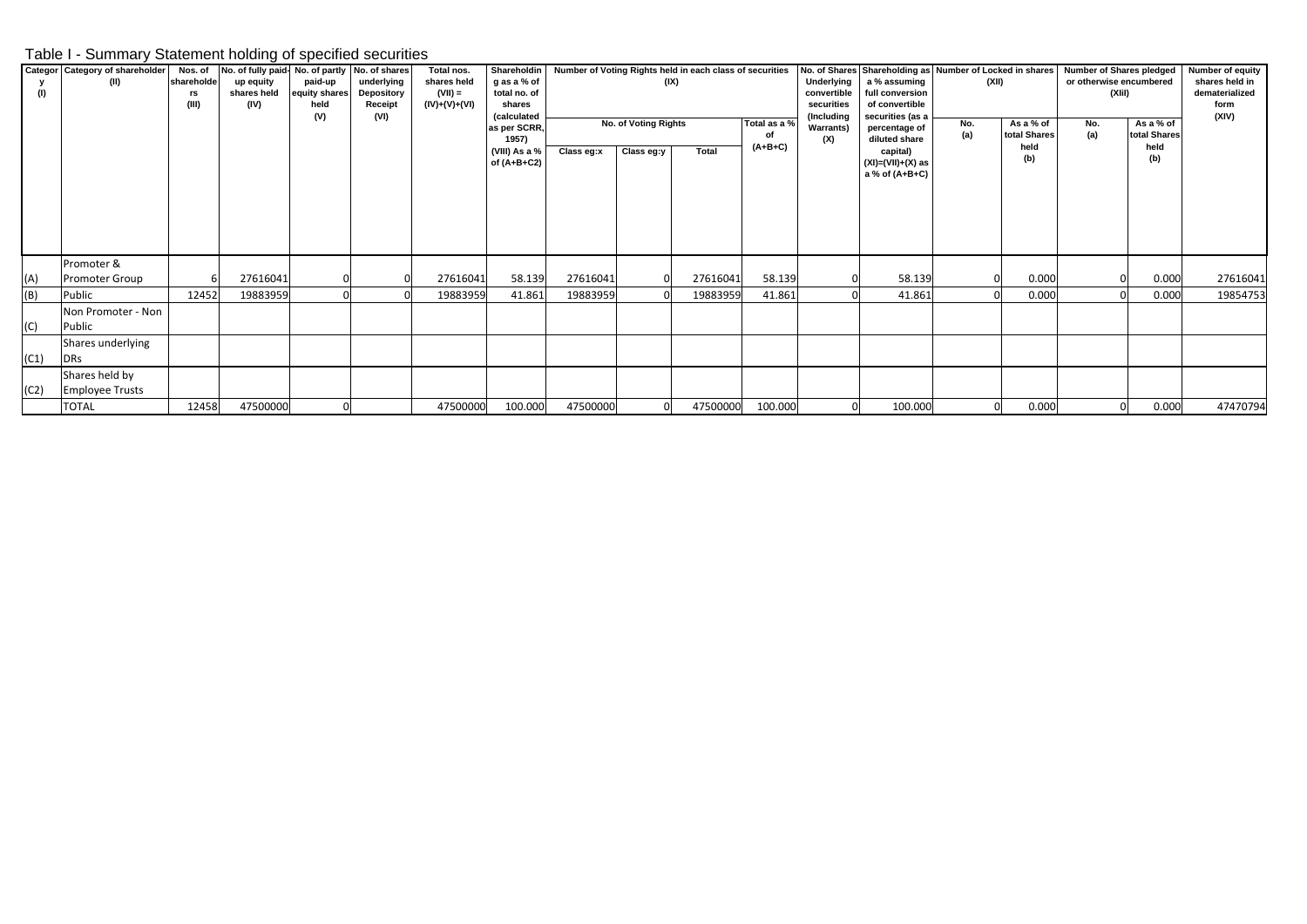### **Table II - Statement showing shareholding pattern of the Promoter and Promoter Group**

|     | Category & Name of<br>shareholders<br>(1) | PAN<br>(II) | Nos. of<br>shareholders<br>(III) | No. of fully paid-up<br>equity shares held<br>(IV) | No. of partly<br>paid-up equity<br>shares held<br>(V) | Nos. of<br>shares<br>underlying<br><b>Depository</b><br>Receipt<br>(VI) | Total nos. shares Shareholding<br>held<br>$(VII) = (IV)+(V)+(VI)$ per SCRR, 1957 | <b>6</b> calculated as<br>As a % of<br>$(A+B+C2)$<br>(VIII) |                      |                      | Number of Voting Rights held in each class of securities<br>(IX) |                          | No. of Shares<br>Underlying<br>Outstanding<br>convertible<br>securities<br>(Including | Shareholding as<br>a % assuming<br>full conversion<br>of convertible<br>securities (as a<br>percentage of | Number of Locked in shares<br>(XII) |                                | Number of Shares pledged or<br>otherwise encumbered<br>(XIii) |                               | <b>Number of equity</b><br>shares held in<br>dematerialized form<br>(XIV) |
|-----|-------------------------------------------|-------------|----------------------------------|----------------------------------------------------|-------------------------------------------------------|-------------------------------------------------------------------------|----------------------------------------------------------------------------------|-------------------------------------------------------------|----------------------|----------------------|------------------------------------------------------------------|--------------------------|---------------------------------------------------------------------------------------|-----------------------------------------------------------------------------------------------------------|-------------------------------------|--------------------------------|---------------------------------------------------------------|-------------------------------|---------------------------------------------------------------------------|
|     |                                           |             |                                  |                                                    |                                                       |                                                                         |                                                                                  |                                                             |                      | No. of Voting Rights |                                                                  | Total as a %<br>of Total | <b>Warrants)</b><br>(X)                                                               | diluted share<br>capital)                                                                                 | No.<br>(a)                          | As a % of total<br>Shares held | No.<br>(a)                                                    | As a % of tota<br>Shares held |                                                                           |
|     |                                           |             |                                  |                                                    |                                                       |                                                                         |                                                                                  |                                                             | Class<br>$\mathbf x$ | Class<br>$\mathbf v$ | Total                                                            | Voting<br>rights         |                                                                                       | $(XI)$ =<br>$(VII)+(X)$ as a %                                                                            |                                     | (b)                            |                                                               | (b)                           |                                                                           |
| (1) | Indian                                    |             | $\Omega$                         |                                                    | $\Omega$                                              | $\Omega$                                                                | $\overline{0}$                                                                   | 0.000                                                       | $\Omega$             | $\Omega$             |                                                                  | 0.000                    |                                                                                       | 0.000                                                                                                     | $\overline{0}$                      | 0.000                          |                                                               | 0.000                         | $\mathbf 0$                                                               |
|     | Individuals/Hindu                         |             |                                  |                                                    |                                                       |                                                                         |                                                                                  |                                                             |                      |                      |                                                                  |                          |                                                                                       |                                                                                                           |                                     |                                |                                                               |                               |                                                                           |
| (a) | undivided Family                          |             |                                  | 13404867                                           |                                                       |                                                                         | 13404867                                                                         | 28.221                                                      | 13404867             |                      | 13404867                                                         | 28.221                   |                                                                                       | 28.221                                                                                                    |                                     | 0.000                          |                                                               | 0.000                         | 13404867                                                                  |
|     | AMAR SINGH                                | AKLPS6975M  |                                  | 10458453                                           |                                                       |                                                                         | 10458453                                                                         | 22.018                                                      | 10458453             |                      | 10458453                                                         | 22.018                   |                                                                                       | 22.018                                                                                                    |                                     | 0.00C                          |                                                               | 0.000                         | 10458453                                                                  |
|     | PANKAJA KUMARI                            |             |                                  |                                                    |                                                       |                                                                         |                                                                                  |                                                             |                      |                      |                                                                  |                          |                                                                                       |                                                                                                           |                                     |                                |                                                               |                               |                                                                           |
|     | <b>SINGH</b>                              | ALMPS8920J  |                                  | 2936414                                            |                                                       |                                                                         | 2936414<br>10000                                                                 | 6.182                                                       | 2936414              |                      | 2936414<br>10000                                                 | 6.182<br>0.021           |                                                                                       | 6.182<br>0.021                                                                                            | $\Omega$                            | 0.000<br>0.000                 |                                                               | 0.000<br>0.000                | 2936414                                                                   |
|     | SANJIV SARAF<br>Central                   | ABDPS3141C  |                                  | 10000                                              |                                                       |                                                                         |                                                                                  | 0.021                                                       | 10000                |                      |                                                                  |                          |                                                                                       | $\mathbf{0}$                                                                                              |                                     |                                |                                                               |                               | 10000                                                                     |
|     | Government/State                          |             |                                  |                                                    |                                                       |                                                                         |                                                                                  |                                                             |                      |                      |                                                                  |                          |                                                                                       |                                                                                                           |                                     |                                |                                                               |                               |                                                                           |
| (b) | Government(s)                             |             |                                  |                                                    |                                                       |                                                                         |                                                                                  | 0.000                                                       | $\Omega$             |                      | $\Omega$                                                         | 0.000                    |                                                                                       | 0.000                                                                                                     | $\Omega$                            | 0.000                          |                                                               | 0.000                         | $\mathbf 0$                                                               |
|     | Financial                                 |             |                                  |                                                    |                                                       |                                                                         |                                                                                  |                                                             |                      |                      |                                                                  |                          |                                                                                       |                                                                                                           |                                     |                                |                                                               |                               |                                                                           |
| (c) | Institutions/Banks                        |             |                                  |                                                    |                                                       |                                                                         | $\Omega$                                                                         | 0.000                                                       | $\Omega$             |                      |                                                                  | 0.000                    |                                                                                       | 0.000                                                                                                     | $\Omega$                            | 0.000                          |                                                               | 0.000                         | $\Omega$                                                                  |
| (d) | Any Other                                 |             |                                  |                                                    |                                                       | $\Omega$                                                                | $\Omega$                                                                         | 0.000                                                       | $\Omega$             |                      |                                                                  | 0.000                    |                                                                                       | 0.000                                                                                                     | $\Omega$                            | 0.000                          |                                                               | 0.000                         | $\Omega$                                                                  |
|     | <b>Bodies Corporate</b>                   |             |                                  | 14211174                                           |                                                       |                                                                         | 14211174                                                                         | 29.918                                                      | 14211174             |                      | 14211174                                                         | 29.918                   | $\Omega$                                                                              | 29.918                                                                                                    | $\Omega$                            | 0.000                          |                                                               | 0.000                         | 14211174                                                                  |
|     | SARVOTTAM CAPS                            |             |                                  |                                                    |                                                       |                                                                         |                                                                                  |                                                             |                      |                      |                                                                  |                          |                                                                                       |                                                                                                           |                                     |                                |                                                               |                               |                                                                           |
|     | PRIVATE LIMITED                           | AADCS8806J  |                                  | 11800000                                           |                                                       |                                                                         | 11800000                                                                         | 24.842                                                      | 11800000             |                      | 11800000                                                         | 24.842                   |                                                                                       | 24.842                                                                                                    |                                     | 0.000                          |                                                               | 0.000                         | 11800000                                                                  |
|     | STARTRACK VINIMAY                         |             |                                  |                                                    |                                                       |                                                                         |                                                                                  |                                                             |                      |                      |                                                                  |                          |                                                                                       |                                                                                                           |                                     |                                |                                                               |                               |                                                                           |
|     | PVT LTD                                   | AAECS8982J  |                                  | 1825000                                            |                                                       |                                                                         | 1825000                                                                          | 3.842                                                       | 1825000              |                      | 1825000                                                          | 3.842                    |                                                                                       | 3.842                                                                                                     | $\Omega$                            | 0.000                          |                                                               | 0.000                         | 1825000                                                                   |
|     | <b>STERLITE</b>                           | ACHFS4790A  |                                  | 586174                                             |                                                       |                                                                         | 586174                                                                           | 1.234                                                       | 586174               |                      | 586174                                                           |                          |                                                                                       |                                                                                                           | n                                   | 0.000                          |                                                               | 0.000                         |                                                                           |
|     | <b>MERCHANTS LLP</b><br>Trusts            |             |                                  |                                                    | $\Omega$                                              |                                                                         | $\Omega$                                                                         | 0.000                                                       | $\Omega$             | $\Omega$             |                                                                  | 1.234<br>0.000           | $\Omega$                                                                              | 1.234<br>0.000                                                                                            | $\Omega$                            | 0.000                          |                                                               | 0.000                         | 586174<br>$\mathbf 0$                                                     |
|     | <b>Clearing Members</b>                   |             |                                  |                                                    |                                                       |                                                                         | $\Omega$                                                                         | 0.000                                                       | $\Omega$             |                      |                                                                  | 0.000                    | $\Omega$                                                                              | 0.000                                                                                                     | $\Omega$                            | 0.000                          |                                                               | 0.000                         | $\Omega$                                                                  |
|     | Sub-Total (A)(1)                          |             |                                  | 27616041                                           |                                                       |                                                                         | 27616041                                                                         | 58.139                                                      | 27616041             |                      | 27616041                                                         | 58.139                   |                                                                                       | 58.139                                                                                                    | $\Omega$                            | 0.000                          |                                                               | 0.000                         | 27616041                                                                  |
|     |                                           |             |                                  |                                                    |                                                       |                                                                         |                                                                                  |                                                             |                      |                      |                                                                  |                          |                                                                                       |                                                                                                           |                                     |                                |                                                               |                               |                                                                           |
| (2) | Foreign                                   |             |                                  |                                                    |                                                       |                                                                         | $\Omega$                                                                         | 0.000                                                       | $\Omega$             |                      |                                                                  | 0.000                    |                                                                                       | 0.000                                                                                                     | $\Omega$                            | 0.000                          |                                                               | 0.000                         | $\Omega$                                                                  |
|     | Individuals (Non-                         |             |                                  |                                                    |                                                       |                                                                         |                                                                                  |                                                             |                      |                      |                                                                  |                          |                                                                                       |                                                                                                           |                                     |                                |                                                               |                               |                                                                           |
|     | Resident                                  |             |                                  |                                                    |                                                       |                                                                         |                                                                                  |                                                             |                      |                      |                                                                  |                          |                                                                                       |                                                                                                           |                                     |                                |                                                               |                               |                                                                           |
|     | Individuals/Foreign                       |             |                                  |                                                    |                                                       |                                                                         |                                                                                  |                                                             |                      |                      |                                                                  |                          |                                                                                       |                                                                                                           |                                     |                                |                                                               |                               |                                                                           |
| (a) | Individuals)                              |             |                                  |                                                    |                                                       |                                                                         | $\Omega$                                                                         | 0.000                                                       | 0                    |                      |                                                                  | 0.000                    |                                                                                       | 0.000                                                                                                     | $\Omega$                            | 0.000                          |                                                               | 0.000                         |                                                                           |
| (b) | Government                                |             |                                  |                                                    |                                                       | $\Omega$                                                                | $\overline{0}$<br>$\Omega$                                                       | 0.000<br>0.000                                              | $\Omega$<br>$\Omega$ | $\Omega$             |                                                                  | 0.000<br>0.000           | $\Omega$                                                                              | 0.000<br>0.000                                                                                            | $\Omega$<br>$\Omega$                | 0.000<br>0.000                 |                                                               | 0.000<br>0.000                | $\mathbf 0$<br>$\mathbf 0$                                                |
| (c) | Institutions                              |             |                                  |                                                    |                                                       |                                                                         |                                                                                  |                                                             |                      |                      |                                                                  |                          |                                                                                       |                                                                                                           |                                     |                                |                                                               |                               |                                                                           |
| (d) | Foreign Portfolio<br>Investor             |             |                                  |                                                    |                                                       |                                                                         |                                                                                  | 0.000                                                       |                      |                      |                                                                  | 0.000                    |                                                                                       | 0.000                                                                                                     |                                     | 0.000                          |                                                               | 0.000                         | $\Omega$                                                                  |
| (e) | Any Other                                 |             |                                  |                                                    |                                                       |                                                                         | $\Omega$                                                                         | 0.000                                                       | $\Omega$             |                      |                                                                  | 0.000                    |                                                                                       | 0.000                                                                                                     | $\Omega$                            | 0.00(                          |                                                               | 0.000                         | $\Omega$                                                                  |
|     | OCBs                                      |             |                                  |                                                    |                                                       |                                                                         | $\mathbf 0$                                                                      | 0.000                                                       | $\Omega$             |                      |                                                                  | 0.000                    |                                                                                       | 0.000                                                                                                     | $\Omega$                            | 0.000                          |                                                               | 0.000                         | $\Omega$                                                                  |
|     | Sub-Total (A)(2)                          |             |                                  |                                                    |                                                       |                                                                         | $\Omega$                                                                         | 0.000                                                       | $\Omega$             |                      |                                                                  | 0.000                    |                                                                                       | 0.000                                                                                                     | $\Omega$                            | 0.000                          |                                                               | 0.000                         | $\Omega$                                                                  |
|     |                                           |             |                                  |                                                    |                                                       |                                                                         |                                                                                  |                                                             |                      |                      |                                                                  |                          |                                                                                       |                                                                                                           |                                     |                                |                                                               |                               |                                                                           |
|     | <b>Total Shareholding of</b>              |             |                                  |                                                    |                                                       |                                                                         |                                                                                  |                                                             |                      |                      |                                                                  |                          |                                                                                       |                                                                                                           |                                     |                                |                                                               |                               |                                                                           |
|     | Promoter and                              |             |                                  |                                                    |                                                       |                                                                         |                                                                                  |                                                             |                      |                      |                                                                  |                          |                                                                                       |                                                                                                           |                                     |                                |                                                               |                               |                                                                           |
|     | Promoter Group                            |             |                                  |                                                    |                                                       |                                                                         |                                                                                  |                                                             |                      |                      |                                                                  |                          |                                                                                       |                                                                                                           |                                     |                                |                                                               |                               |                                                                           |
|     | $(A)=(A)(1)+(A)(2)$                       |             |                                  | 27616041                                           |                                                       |                                                                         | 27616041                                                                         | 58.139                                                      | 27616041             |                      | 27616041                                                         | 58.139                   |                                                                                       | 58.139                                                                                                    | $\Omega$                            | 0.000                          |                                                               | 0.000                         | 27616041                                                                  |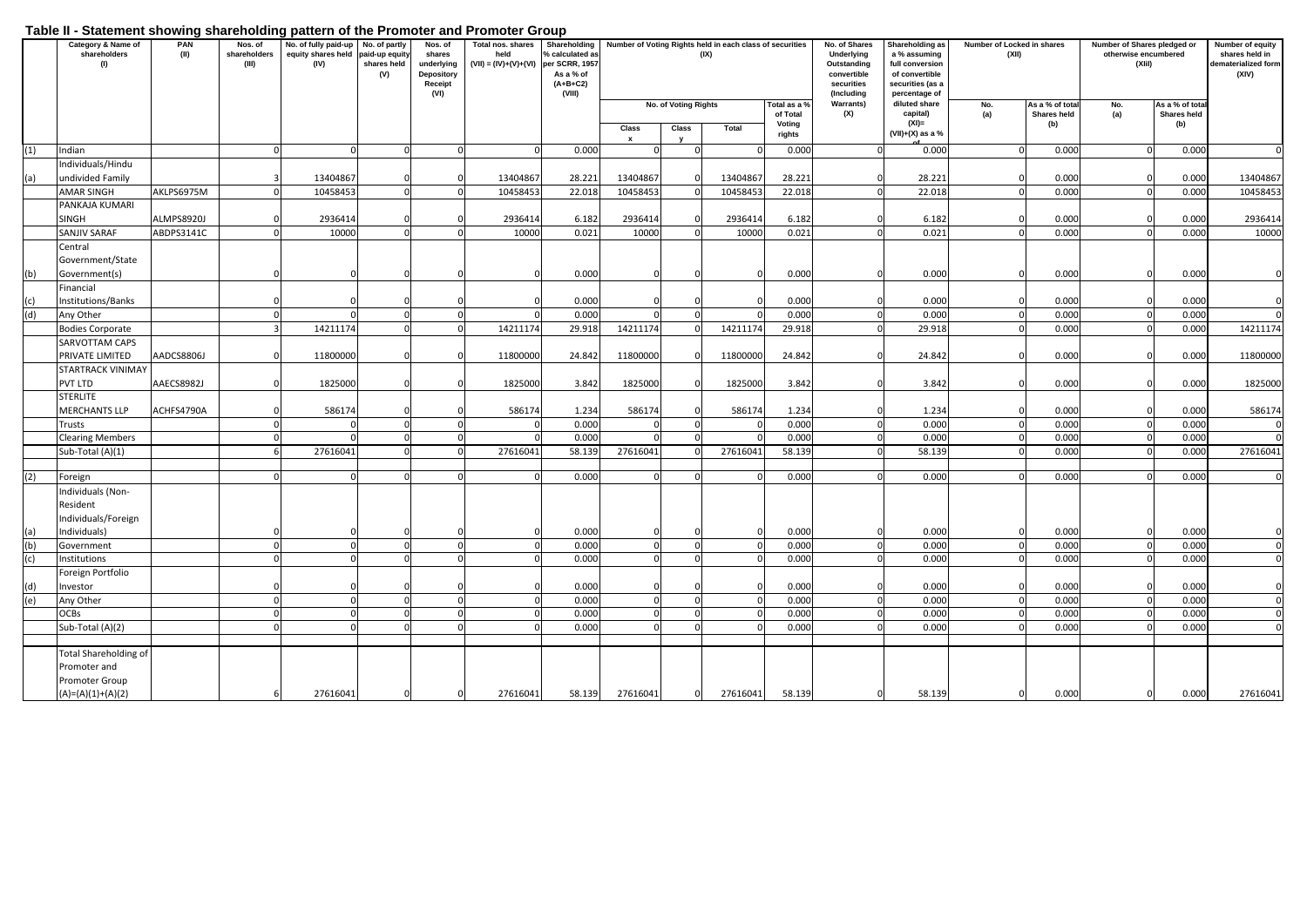#### **Table III - Statement showing shareholding pattern of the Public shareholder**

|     | Category & Name of<br>shareholders                                                             | <b>Vo.</b> of fully paid<br>PAN<br>Nos. of<br>(II)<br>shareholders<br>up equity |                            | No. of partly<br>Nos. of<br>paid-up equity<br>shares |                          | Total nos.<br>shares held | Shareholdin<br>g %           | Number of Voting Rights held in each class of<br>securities<br>(IX) |                             |                               |                  | No. of<br>Shares     | Shareholding as a %<br>assuming full | Number of Locked in<br>shares                 |                        | <b>Number of Shares</b><br>pledged or otherwise<br>encumbered |                             | Number of equity<br>shares held in<br>dematerialized |                  |
|-----|------------------------------------------------------------------------------------------------|---------------------------------------------------------------------------------|----------------------------|------------------------------------------------------|--------------------------|---------------------------|------------------------------|---------------------------------------------------------------------|-----------------------------|-------------------------------|------------------|----------------------|--------------------------------------|-----------------------------------------------|------------------------|---------------------------------------------------------------|-----------------------------|------------------------------------------------------|------------------|
|     | (1)                                                                                            |                                                                                 | (III)                      | shares held<br>(IV)                                  | shares held<br>(V)       | underlying<br>Depository  | $(VII) =$<br>$(IV)+(V)+(VI)$ | calculated<br>as per                                                |                             | No. of Voting Rights          |                  | Total as a           | Underlying<br>Outstanding            | conversion of<br>convertible securitie        | (XII)<br>No.           | As a % of                                                     | No.                         | As a % of                                            | form             |
|     |                                                                                                |                                                                                 |                            |                                                      |                          | Receipt<br>(VI)           |                              | SCRR, 1957<br>As a % of                                             |                             |                               |                  | % of Total<br>Voting | convertible<br>securities            | (as a percentage of<br>diluted share capital) | (a)                    | total<br><b>Shares</b>                                        | (a)                         | total<br><b>Shares</b>                               | (XIV)            |
|     |                                                                                                |                                                                                 |                            |                                                      |                          |                           |                              | $(A+B+C2)$<br>(VIII)                                                | Class<br>$\pmb{\mathsf{x}}$ | Class<br>у                    | Total            | rights               | (Including<br>Warrants)              | $(XI)$ =<br>$(VII)+(X)$ as a % of             |                        | held                                                          |                             | held                                                 |                  |
|     |                                                                                                |                                                                                 |                            |                                                      |                          |                           |                              |                                                                     |                             |                               |                  |                      | (X)                                  | $(A+B+C)$                                     |                        | (b)                                                           |                             | (b)                                                  |                  |
|     | (1) Institutions                                                                               |                                                                                 | 0                          | 0                                                    | $\mathbf 0$              | 0                         | 0                            | 0.000                                                               | $\mathbf 0$                 | $\mathbf 0$                   | $\mathbf 0$      | 0.000                | 0                                    | 0.000                                         | $\mathbf 0$            | 0.000                                                         | $\mathbf 0$                 | 0.000                                                | $^{\circ}$       |
| (a) | Mutual Funds                                                                                   |                                                                                 | $\Omega$                   | $\Omega$                                             | $\pmb{0}$                | $\mathbf 0$               | $\mathbf 0$                  | 0.000                                                               | $\mathbf 0$                 | $\mathbf{0}$                  | $\mathbf 0$      | 0.000                | $\pmb{0}$                            | 0.000                                         | $\pmb{0}$              | 0.000                                                         | $\overline{0}$              | 0.000                                                | $\pmb{0}$        |
| (b) | Venture Capital<br>Funds                                                                       |                                                                                 | C                          | $\Omega$                                             | $\circ$                  | $\Omega$                  | 0                            | 0.000                                                               | $\pmb{0}$                   | $\Omega$                      | $\Omega$         | 0.000                | $\pmb{0}$                            | 0.000                                         | $\pmb{0}$              | 0.000                                                         | $\mathbf 0$                 | 0.000                                                |                  |
|     | Alternate Investment                                                                           |                                                                                 |                            |                                                      |                          |                           |                              |                                                                     |                             |                               |                  |                      |                                      |                                               |                        |                                                               |                             |                                                      |                  |
| (c) | Funds                                                                                          |                                                                                 | C                          | 0                                                    | $\mathbf 0$              | $^{\circ}$                | $\mathbf 0$                  | 0.000                                                               | $\pmb{0}$                   | $^{\circ}$                    | 0                | 0.000                | 0                                    | 0.000                                         | $\mathbf 0$            | 0.000                                                         | 0                           | 0.000                                                | $^{\circ}$       |
|     | Foreign Venture                                                                                |                                                                                 |                            |                                                      |                          |                           |                              |                                                                     |                             |                               |                  |                      |                                      |                                               |                        |                                                               |                             |                                                      |                  |
| (d) | Capital Investors<br>Foreign Portfolio                                                         |                                                                                 | $\epsilon$                 | 0                                                    | 0                        | $^{\circ}$                | $\mathbf 0$                  | 0.000                                                               | $\mathbf 0$                 | 0                             | C                | 0.000                | 0                                    | 0.000                                         | 0                      | 0.000                                                         | $\mathbf{0}$                | 0.000                                                | $^{\circ}$       |
| (e) | Investors                                                                                      |                                                                                 |                            | 1000                                                 | 0                        | $\Omega$                  | 1000                         | 0.002                                                               | 1000                        | 0                             | 1000             | 0.002                | $\mathbf 0$                          | 0.002                                         | $\circ$                | 0.000                                                         | $\mathbf{0}$                | 0.000                                                | 1000             |
|     | Financial                                                                                      |                                                                                 |                            |                                                      |                          |                           |                              |                                                                     |                             |                               |                  |                      |                                      |                                               |                        |                                                               |                             |                                                      |                  |
| (f) | Institutions/Banks                                                                             |                                                                                 | $\overline{1}$             | 10000                                                | $\mathbf 0$              |                           | 10000                        | 0.021                                                               | 10000                       | $\mathbf 0$                   | 10000            | 0.021                | $\mathbf 0$                          | 0.021                                         | $\mathbf{0}$           | 0.000                                                         | $\mathbf{0}$                | 0.000                                                | 10000            |
|     | (g) Insurance Companies                                                                        |                                                                                 | $\sqrt{ }$                 |                                                      | $\Omega$                 | $\Omega$                  | $\mathbf 0$                  | 0.000                                                               | $\mathbf 0$                 | 0                             |                  | 0.000                | 0                                    | 0.000                                         | $\circ$                | 0.000                                                         | $\Omega$                    | 0.000                                                | $\Omega$         |
|     | Provident                                                                                      |                                                                                 |                            |                                                      |                          |                           |                              |                                                                     |                             |                               |                  |                      |                                      |                                               |                        |                                                               |                             |                                                      |                  |
| (h) | Funds/Pension Funds                                                                            |                                                                                 | $\mathbf 0$                | $\Omega$                                             | $\mathbf 0$              | $^{\circ}$                | $^{\circ}$                   | 0.000                                                               | $\mathbf 0$                 | $\Omega$                      | 0                | 0.000                | $\mathbf 0$                          | 0.000                                         | $\mathbf 0$            | 0.000                                                         | 0                           | 0.000                                                | $^{\circ}$       |
| (i) | Any Other                                                                                      |                                                                                 | $\Omega$                   | $\Omega$                                             | $\mathbf 0$              | $\Omega$                  | $\pmb{0}$                    | 0.000                                                               | $\mathbf 0$                 | $\mathbf 0$                   | $\mathbf 0$      | 0.000                | $\pmb{0}$                            | 0.000                                         | $\pmb{0}$              | 0.000                                                         | $\circ$                     | 0.000                                                | $\pmb{0}$        |
|     | Foreign Institutional                                                                          |                                                                                 |                            |                                                      |                          |                           |                              |                                                                     |                             |                               |                  |                      |                                      |                                               |                        |                                                               |                             |                                                      |                  |
|     | Investors                                                                                      |                                                                                 | C                          |                                                      | $\mathbf 0$              | $\Omega$                  | $\mathbf 0$                  | 0.000                                                               | 0                           | $\Omega$                      |                  | 0.000                | $\mathbf 0$                          | 0.000                                         | $\circ$                | 0.000                                                         | $\mathbf{0}$                | 0.000                                                | $\Omega$         |
|     | QFI - Corporate                                                                                |                                                                                 | $\Omega$                   | Ò                                                    | $\pmb{0}$                | $\Omega$                  | $^{\circ}$                   | 0.000                                                               | $\pmb{0}$                   | $\mathbf 0$                   | O                | 0.000                | $\pmb{0}$                            | 0.000                                         | $\mathfrak{o}$         | 0.000                                                         | $\mathbf{0}$                | 0.000                                                | $\Omega$         |
|     | Sub-Total (B)(1)                                                                               |                                                                                 | $\overline{2}$             | 11000                                                | $\mathbf 0$              | $\Omega$                  | 11000                        | 0.023                                                               | 11000                       | $\mathbf{0}$                  | 11000            | 0.023                | $\pmb{0}$                            | 0.023                                         | $\circ$                | 0.000                                                         | $\Omega$                    | 0.000                                                | 11000            |
|     | Central<br>Government/State                                                                    |                                                                                 |                            |                                                      |                          |                           |                              |                                                                     |                             |                               |                  |                      |                                      |                                               |                        |                                                               |                             |                                                      |                  |
|     | Government(s)/Presi                                                                            |                                                                                 |                            |                                                      |                          |                           |                              |                                                                     |                             |                               |                  |                      |                                      |                                               |                        |                                                               |                             |                                                      |                  |
| (2) | dent of India                                                                                  |                                                                                 | C                          |                                                      | $\mathbf 0$              | $\Omega$                  | $\mathbf 0$                  | 0.000                                                               | $\mathbf 0$                 | $\Omega$                      | O                | 0.000                | $\mathbf 0$                          | 0.000                                         | $\circ$                | 0.000                                                         | $\mathbf 0$                 | 0.000                                                | $\Omega$         |
|     | Sub-Total (B)(2)                                                                               |                                                                                 | $\overline{0}$             | $\mathbf 0$                                          | $\pmb{0}$                | 0                         | $\pmb{0}$                    | 0.000                                                               | $\mathbf 0$                 | $\overline{0}$                | 0                | 0.000                | $\pmb{0}$                            | 0.000                                         | $\mathfrak{o}$         | 0.000                                                         | $\mathbf{0}$                | 0.000                                                | $\Omega$         |
| (3) | Non-Institutions                                                                               |                                                                                 | $\circ$                    | $\mathbf 0$                                          | 0                        | 0                         | 0                            | 0.000                                                               | $\mathbf 0$                 | $\mathbf 0$                   | 0                | 0.000                | 0                                    | 0.000                                         | $\circ$                | 0.000                                                         | $\overline{0}$              | 0.000                                                | $^{\circ}$       |
| (a) | Individuals                                                                                    |                                                                                 | $\Omega$                   | $\Omega$                                             | $\Omega$                 | $\Omega$                  | $^{\circ}$                   | 0.000                                                               | $\mathbf 0$                 | $\mathbf{0}$                  | $\overline{0}$   | 0.000                | $\pmb{0}$                            | 0.000                                         | $\Omega$               | 0.000                                                         | $\overline{0}$              | 0.000                                                |                  |
|     | i) Individual<br>shareholders holding<br>nominal share capital<br>up to Rs.2 Lakhs.            |                                                                                 | 12034                      | 8966670                                              | $\mathbf 0$              | $^{\circ}$                | 8966670                      | 18.877                                                              | 8966670                     | $\mathbf 0$                   | 8966670          | 18.877               | $\mathbf 0$                          | 18.877                                        | $\mathbf 0$            | 0.000                                                         | 0                           | 0.000                                                | 8937464          |
|     | ii) Individual<br>shareholders holding<br>nominal share capital<br>in excess of Rs.2<br>Lakhs. |                                                                                 | 76                         | 4995246                                              | $\mathbf 0$              | $^{\circ}$                | 4995246                      | 10.516                                                              | 4995246                     | $\mathbf 0$                   | 4995246          | 10.516               | $\Omega$                             | 10.516                                        | $\mathbf 0$            | 0.000                                                         | $\Omega$                    | 0.000                                                | 4995246          |
|     | LAXMI DEVI                                                                                     |                                                                                 |                            |                                                      |                          |                           |                              |                                                                     |                             |                               |                  |                      |                                      |                                               |                        |                                                               |                             |                                                      |                  |
|     | JIWARAJKA<br>RAJ KUMAR PATNI                                                                   | ACUPJ6356Q<br>AEKPP3656B                                                        | $\mathbf 0$<br>$\mathbf 0$ | 489954<br>765358                                     | $\mathbf 0$<br>$\pmb{0}$ | $\Omega$<br>$\Omega$      | 489954<br>765358             | 1.031<br>1.611                                                      | 489954<br>765358            | $\mathbf 0$<br>$\overline{0}$ | 489954<br>765358 | 1.031<br>1.611       | $\mathbf 0$<br>$\pmb{0}$             | 1.031<br>1.611                                | $\circ$<br>$\circ$     | 0.000<br>0.000                                                | $\mathbf 0$<br>$\mathbf{0}$ | 0.000<br>0.000                                       | 489954<br>765358 |
|     | NBFCs registered                                                                               |                                                                                 |                            |                                                      |                          |                           |                              |                                                                     |                             |                               |                  |                      |                                      |                                               |                        |                                                               |                             |                                                      |                  |
| (b) | with RBI                                                                                       |                                                                                 | 0                          |                                                      | 0                        | $^{\circ}$                | 0                            | 0.000                                                               | 0                           | $^{\circ}$                    |                  | 0.000                | 0                                    | 0.000                                         | O                      | 0.000                                                         | $\mathbf{0}$                | 0.000                                                |                  |
|     | (c) Employee Trusts                                                                            |                                                                                 | $\mathbf 0$                | $\Omega$                                             | $\mathbf 0$              | $\Omega$                  | $\mathbf 0$                  | 0.000                                                               | $\mathbf 0$                 | $\mathbf 0$                   | 0                | 0.000                | $\pmb{0}$                            | 0.000                                         | $\mathbf 0$            | 0.000                                                         | $\mathbf 0$                 | 0.000                                                | $\Omega$         |
| (d) | <b>Overseas Depositors</b><br>(holding<br>DRs)(balancing<br>figure)                            |                                                                                 |                            |                                                      | c                        |                           | 0                            | 0.000                                                               | 0                           |                               |                  | 0.000                |                                      | 0.000                                         | $^{\circ}$             | 0.000                                                         | 0                           | 0.000                                                |                  |
| (e) | Any Other                                                                                      |                                                                                 | $\Omega$                   | $\Omega$                                             | $\mathbf 0$              | $\Omega$                  | $^{\circ}$                   | 0.000                                                               | $\mathbf 0$                 | $\overline{0}$                | $\Omega$         | 0.000                | $\mathbf 0$                          | 0.000                                         | $\Omega$               | 0.000                                                         | $\overline{0}$              | 0.000                                                | $\Omega$         |
|     | <b>Bodies Corporate</b>                                                                        |                                                                                 | 104                        | 4175814                                              | $\mathbf 0$              |                           | 4175814                      | 8.791                                                               | 4175814                     | $\mathbf 0$                   | 4175814          | 8.791                | $\pmb{0}$                            | 8.791                                         |                        | 0.000                                                         | $\Omega$                    | 0.000                                                | 4175814          |
|     | PARAMJAYA<br>INFRAPROJECTS LLP AAOFP0035G                                                      |                                                                                 | $\mathbf 0$                | 1910599                                              | $\mathbf 0$              | $\mathbf{0}$              | 1910599                      | 4.022                                                               | 1910599                     | $\overline{0}$                | 1910599          | 4.022                | $\mathbf 0$                          | 4.022                                         | $\mathbf{0}$           | 0.000                                                         | $\mathbf 0$                 | 0.000                                                | 1910599          |
|     | QFI - Individual                                                                               |                                                                                 | $\mathbf 0$                |                                                      | $\pmb{0}$                | $\mathbf 0$               | 0                            | 0.000                                                               | 0                           | $\circ$                       | $\Omega$         | 0.000                | $\pmb{0}$                            | 0.000                                         | $\pmb{0}$              | 0.000                                                         | $\circ$                     | 0.000                                                | $\mathbf 0$      |
|     | NRI - Repatriable                                                                              |                                                                                 | 92                         | 241653                                               | $\mathbf 0$              | 0                         | 241653                       | 0.509                                                               | 241653                      | $\overline{0}$                | 241653           | 0.509                | $\pmb{0}$                            | 0.509                                         | $\pmb{0}$              | 0.000                                                         | $\overline{0}$              | 0.000                                                | 241653           |
|     | NRI - Non-<br>Repatriable                                                                      |                                                                                 | 29                         | 38623                                                | $\mathbf 0$              | $\mathbf 0$               | 38623                        | 0.081                                                               | 38623                       | $\mathbf 0$                   | 38623            | 0.081                | 0                                    | 0.081                                         | $\mathbf 0$            | 0.000                                                         | $\mathbf 0$                 | 0.000                                                | 38623            |
|     | <b>OCBs</b>                                                                                    |                                                                                 | $\mathbf 0$                | $\Omega$                                             | $\pmb{0}$                | $\Omega$                  | $\mathbf 0$                  | 0.000                                                               | $\pmb{0}$                   | $\circ$                       | O                | 0.000                | $\pmb{0}$                            | 0.000                                         | $\pmb{0}$              | 0.000                                                         | $\mathbf{0}$                | 0.000                                                | $\Omega$         |
|     | Trusts                                                                                         |                                                                                 | $\mathbf 0$                | 0                                                    | $\mathbf 0$              | $\mathbf 0$               | $\pmb{0}$                    | 0.000                                                               | $\mathbf 0$                 | $\overline{0}$                | 0                | 0.000                | $\pmb{0}$                            | 0.000                                         | $\pmb{0}$              | 0.000                                                         | $\overline{0}$              | 0.000                                                | $\Omega$         |
|     | <b>Clearing Memebers</b><br><b>IEPF Authority</b>                                              |                                                                                 | 113<br>$\overline{z}$      | 1439151<br>15802                                     | $\circ$<br>$\mathbf 0$   | 0<br>$\Omega$             | 1439151<br>15802             | 3.030<br>0.033                                                      | 1439151<br>15802            | $\overline{0}$<br>$\circ$     | 1439151<br>15802 | 3.030<br>0.033       | $\pmb{0}$<br>$\pmb{0}$               | 3.030<br>0.033                                | $\pmb{0}$<br>$\pmb{0}$ | 0.000<br>0.000                                                | $\mathbf 0$<br>$\circ$      | 0.000<br>0.000                                       | 1439151<br>15802 |
|     | Sub-Total (B)(3)                                                                               |                                                                                 | 12450                      | 19872959                                             | $\pmb{0}$                | $\mathbf 0$               | 19872959                     | 41.838                                                              | 19872959                    | 0                             | 19872959         | 41.838               | $\pmb{0}$                            | 41.838                                        | $\mathbf 0$            | 0.000                                                         | $\overline{0}$              | 0.000                                                | 19843753         |
|     | <b>Total Public</b>                                                                            |                                                                                 |                            |                                                      |                          |                           |                              |                                                                     |                             |                               |                  |                      |                                      |                                               |                        |                                                               |                             |                                                      |                  |
|     | Shareholding<br>$(B)=(B)(1)+(B)(2)+(B)($                                                       |                                                                                 | 12452                      | 19883959                                             | $\mathbf 0$              | 0                         | 19883959                     | 41.861                                                              | 19883959                    | $\circ$                       | 19883959         | 41.861               | $\mathbf 0$                          | 41.861                                        | $\mathbf 0$            | 0.000                                                         | $\mathbf 0$                 | 0.000                                                | 19854753         |